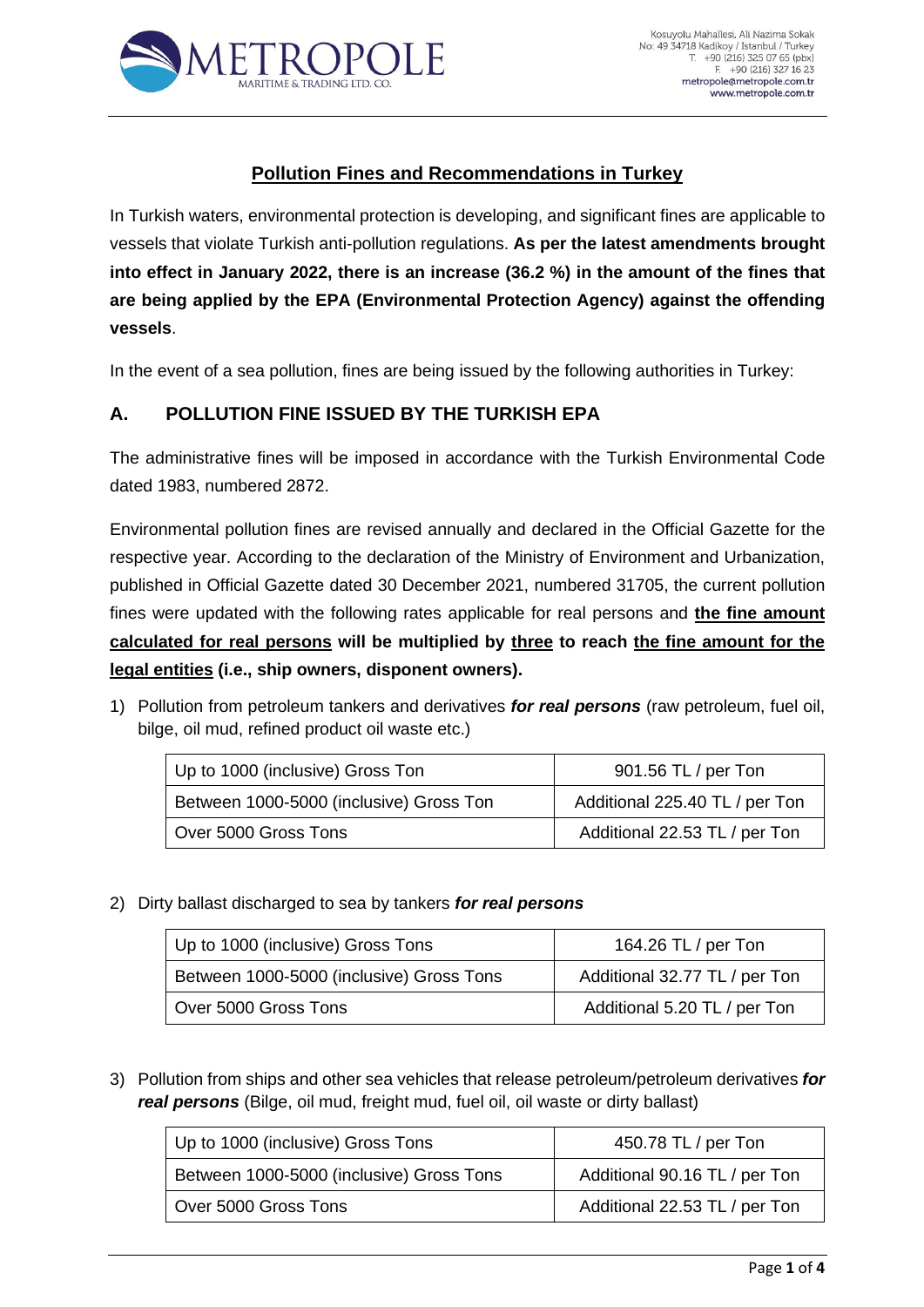

#### 4) Garbage and sewage discharged to sea by ships or any other sea vehicles *for real persons*

| Up to 1000 (inclusive) Gross Tons        | 225.40 TL / per Ton           |  |
|------------------------------------------|-------------------------------|--|
| Between 1000-5000 (inclusive) Gross Tons | Additional 45.08 TL / per Ton |  |
| Over 5000 Gross Tons                     | Additional 22.53 TL / per Ton |  |

\* Fine amounts for above mentioned categories will be doubled for repeated offenders and tripled on subsequent recurrences of pollution by the same vessel within three years.

\*\* In the event any hazardous substances and waste are disposed to the sea, the fine will be calculated ten (10) times of the amount calculated as per the category of Petrol and Petroleum Products fines.

\*\*\* In the event that the vessel eliminates the pollution by her own means, 1/3 of the above stated amounts shall be imposed.

You may find here below a table exemplifying pollution fine rates for real persons and legal entities as per the **latest updates published on 30 December 2021**:

| <b>CATEGORIES</b> | <b>Gross</b><br><b>Tons</b>                                                                                      | <b>CURRENT FINE AMOUNT - JANUARY 2022</b> |                           |                 |
|-------------------|------------------------------------------------------------------------------------------------------------------|-------------------------------------------|---------------------------|-----------------|
|                   |                                                                                                                  | <b>FOR REAL PERSONS</b>                   | <b>FOR LEGAL ENTITIES</b> |                 |
| 1-                | tankers<br>For<br>raw<br>petroleum, fuel oil, bilge,<br>oil mud, refined product<br>oil waste etc.               | 1,000                                     | 901,560.00 TL             | 2,704,680.00 TL |
|                   |                                                                                                                  | 2,500                                     | 1,239,660.00 TL           | 3,718,980.00 TL |
|                   |                                                                                                                  | 5,000                                     | 1,803,160.00 TL           | 5,409,480.00 TL |
|                   |                                                                                                                  | 10,000                                    | 1,915,810.00 TL           | 5,747,430.00 TL |
|                   |                                                                                                                  | 1,000                                     | 164,260.00 TL             | 492,780.00 TL   |
| $2 -$             | For tankers - dirty ballast                                                                                      | 2,500                                     | 213,415.00 TL             | 640,245.00 TL   |
|                   |                                                                                                                  | 5,000                                     | 295,340.00 TL             | 886,020.00 TL   |
|                   |                                                                                                                  | 10,000                                    | 321,340.00 TL             | 964,020.00 TL   |
|                   | 3- For ships and other sea<br>vehicles - bilge, oil mud,<br>freight mud, fuel oil, oil<br>waste or dirty ballast | 1,000                                     | 450,780.00 TL             | 1,352,340.00 TL |
|                   |                                                                                                                  | 2,500                                     | 586,020.00 TL             | 1,758,060.00 TL |
|                   |                                                                                                                  | 5,000                                     | 811,420.00 TL             | 2,434,260.00 TL |
|                   |                                                                                                                  | 10,000                                    | 924,070.00 TL             | 2,772,210.00 TL |
|                   | 4- For ships and other sea<br>vessels - garbage and<br>sewage                                                    | 1,000                                     | 225,400.00 TL             | 676,200.00 TL   |
|                   |                                                                                                                  | 2,500                                     | 293,020.00 TL             | 879,060.00 TL   |
|                   |                                                                                                                  | 5,000                                     | 405,720.00 TL             | 1,217,160.00 TL |
|                   | 10,000                                                                                                           | 518,370.00 TL                             | 1,555,110.00 TL           |                 |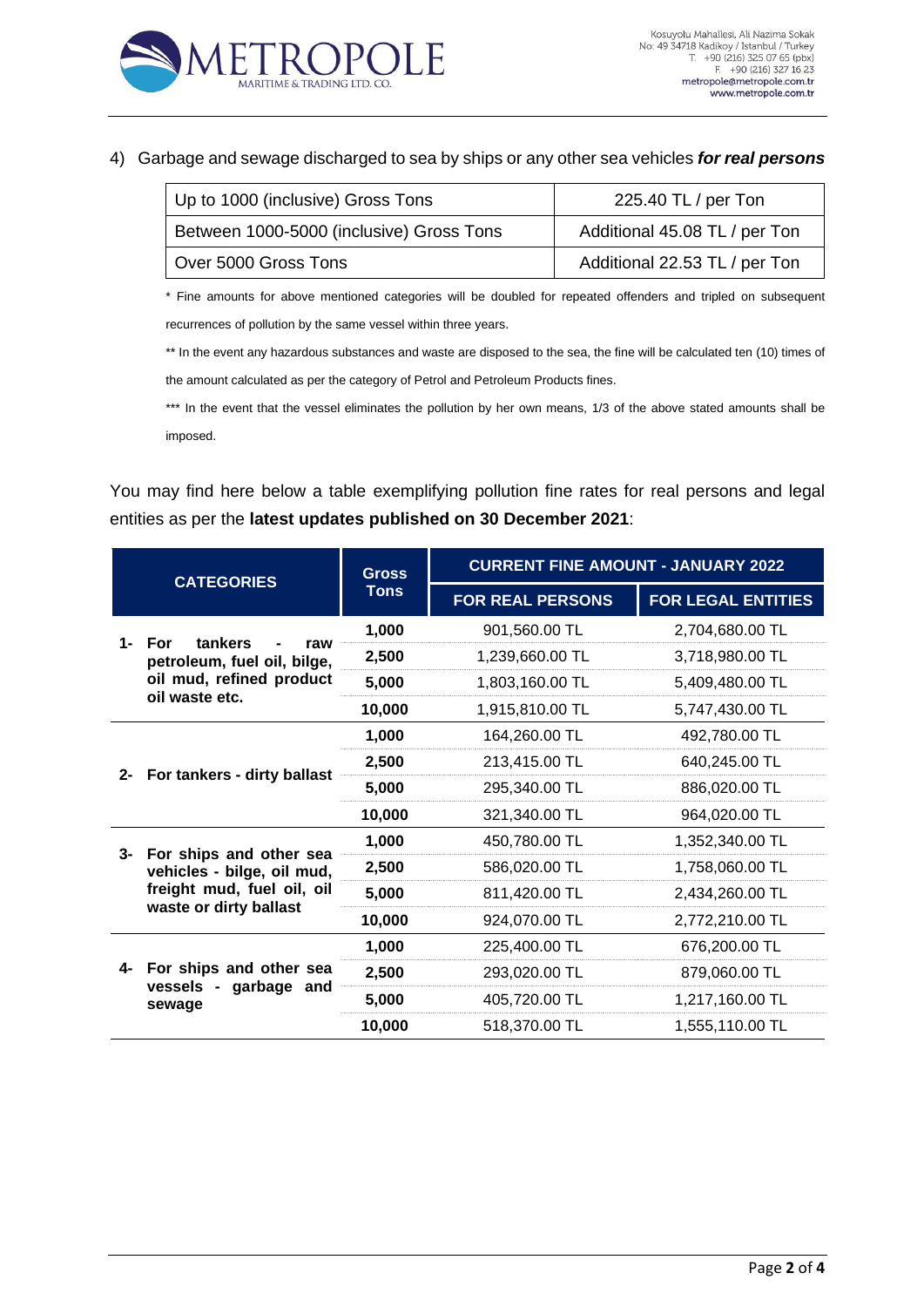

### **Important Notes**

- The ship owners are entitled to lodge an appeal before the Administrative Court within 30 calendar days from the fine notification date. However, appealing the fine decision will not result in the lifting of the arrest order of the fined vessels. Generally, there are very low prospects of success in the appeal proceedings.
- Under the relevant code, the "EPA" is entitled to ask for cash payment of the fine amount and generally they do not accept any form of security to release the ships. On an exceptional basis, they may accept bankers' draft and/or payment guarantees to be issued by the ship agents payable within max.1-2 days and without any conditions.
- In previous cases, the authorities confirmed that they will release the vessel against the LOU to be issued by the P&I Clubs or Insurance Companies recognised by the Turkish Government. However, they asked for the original LOU and its notarised official translation. Considering the time taken to deliver the original LOU and its notarised translation, the vessel may be delayed unnecessarily.
- We generally recommend the Owners to affect payment of the fine within the appeal period in order to benefit from the 25% discount so that the vessel would be able sail without any delay. Remitting the fine amount will not be considered as an admission of liability and the Owners may still appeal the fine decision.
- Any video footage, pictures taken by environmental officers, coast guards etc. can only be released by a court order. However, at times the officers release the same to P&I Club representatives and/or agents on an unofficial basis.

### **B. POLLUTION FINE ISSUED BY PORT HARBOUR MASTER**

In the event that the vessel does not follow the local port regulations, as per Article 11 of the Ports Law numbered 618, the Harbour Master has the right to penalize the offending vessel an administrative fine between TL 500 to TL 20,000.

In addition, as per addition of Article 39/12 to the current Port Regulations, enforced on 08.04.2017, in circumstances requiring application of emergency response actions or emergency services due to collisions, breakages, fires, explosions or similar incidents causing damage or sea pollution, the Harbour Master has been given the right to impose an administrative fine against the offending vessel up to TL 5,000,000.

The ship owners are entitled to lodge an appeal before the Administrative Court within 15 calendar days from the fine notification date. However, appealing the fine decision will not result in the lifting of the arrest order of the fined vessels. Generally, there are very low prospects of success in the appeal proceedings.